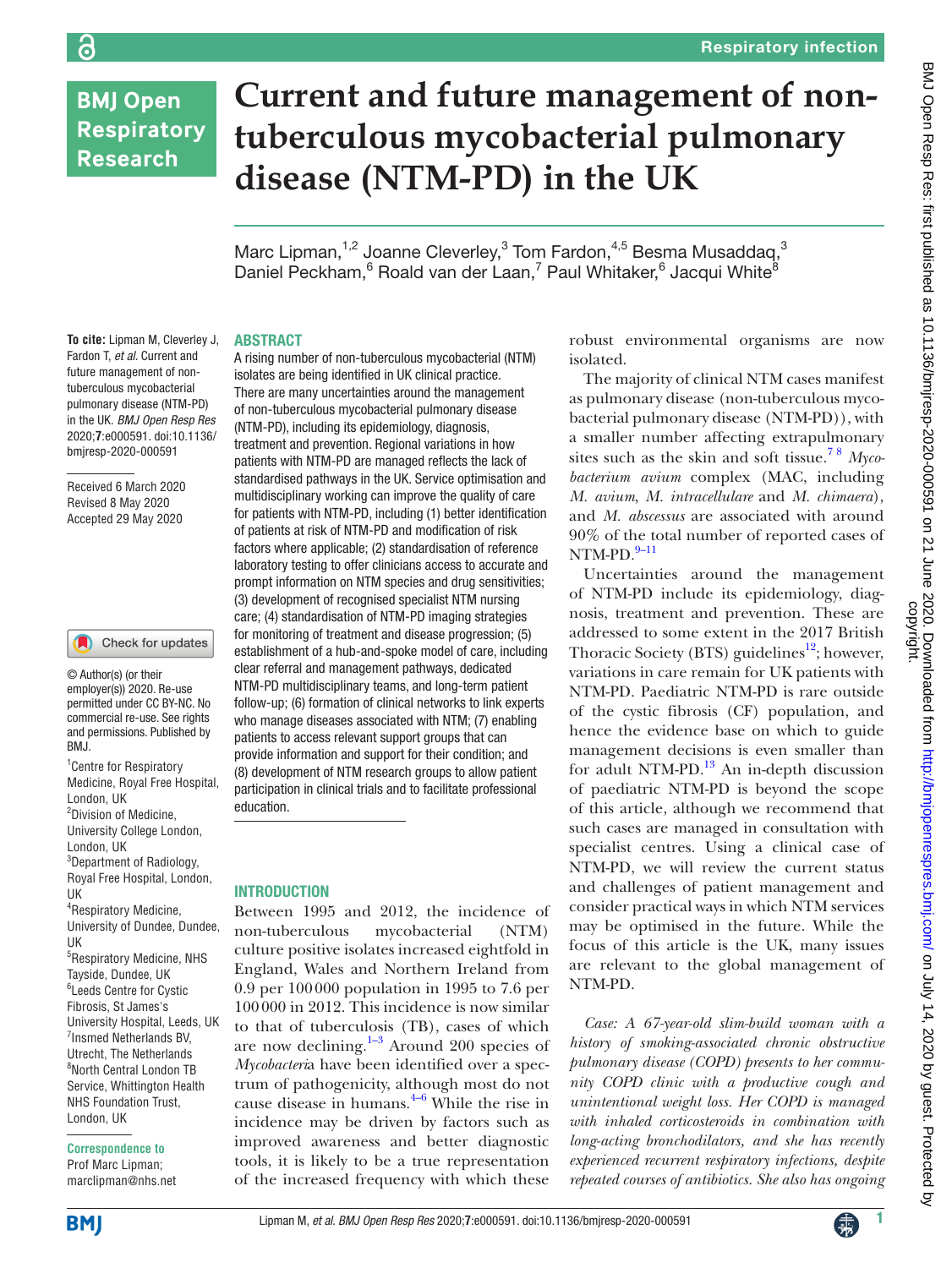**Box 1** Factors which increase the risk of developing non-tuberculous mycobacterial pulmonary disease<sup>12–21</sup>

- <span id="page-1-0"></span>► Alcohol misuse
- Biological agents
- Chronic kidney disease
- **Diabetes**
- Female gender
- Gastro-oesophageal reflux disease
- Immunocompromise, primary or secondary to disease or drug therapies
- Inhaled corticosteroids
- Low body mass index
- **Pneumoconiosis**
- Underlying structural lung disease, for example, bronchiectasis, and COPD (chronic obstructive pulmonary disease)

*gastro-oesophageal reflux disease (GORD). Chest X-rays carried out by the COPD team look generally similar to previous imaging, though occasional nodularity that appeared to resolve on repeat imaging was noted.*

## Risk factors

Various factors can increase the risk of developing NTM-PD; these are outlined in [box](#page-1-0) 1 and discussed in more detail as follows. Immunocompromise is a major risk factor for NTM-PD, whether it is caused by the use of immunosuppressive drugs, by a systemic illness such as rheumatoid arthritis (RA), HIV or malignancy, or by a primary immunodeficiency.<sup>[12 14 15](#page-6-4)</sup> The use of biological agents, such as antitumour necrosis factor drugs, to treat RA and other autoimmune diseases has also been shown to increase the risk of NTM infection.<sup>[16](#page-6-6)</sup>

NTM also causes pulmonary infections in apparently immunocompetent hosts, and those with underlying structural lung damage are at greatest risk.<sup>17</sup> There is a high prevalence of NTM-PD in patients with CF and bronchiectasis. $^{15}$  18 19 As in the case described, COPD is also a common predisposing condition for NTM-PD, with the risk increased further when patients are using inhaled corticosteroids, particularly at high doses. $2021$ 

Other risks for NTM-PD in immunocompetent patients include host factors such as low body mass index (BMI), female gender and vitamin D deficiency, and the presence of comorbidities such as GORD, diabetes and chronic kidney disease. $14 \frac{15}{5}$  Some of these factors are modifiable and, where possible, clinicians and patients should address them to reduce NTM infection risk.<sup>[14](#page-6-10)</sup>

We recommend that appropriate assessments are performed, although their extent depends on the patient's clinical features plus available local resource. An initial screen should be carried out on all adult patients diagnosed with NTM-PD, comprising a thorough review of medication history, assessment for underlying disease leading to immunocompromise and HIV testing.

As bronchiectasis is commonly associated with NTM-PD, we suggest testing immunoglobulins in all patients with bronchiectasis to exclude an immunological basis for the structural lung disease. Other conditions, such as CF and alpha 1 antitrypsin deficiency, should be excluded

in line with local policies. The presence of significant bronchiectasis or a characteristic pattern of microbial isolation could suggest underlying CF, which should be excluded.

If these tests do not identify any specific risk factors, we recommend discussing the case with immunologists or clinicians with expertise in immunodeficiency to determine whether further assessment is required.

# **PRESENTATION**

Like our case, patients with an underlying aetiology, such as COPD or bronchiectasis, may present with respiratory symptoms and may be seen in a specialist service. This provides an opportunity for NTM infection to be recognised by respiratory teams and the patient referred for diagnostic tests. Patients with no underlying aetiology usually present with symptoms to primary care. The possibility of NTM infection may not be recognised initially, resulting in a potential diagnostic delay. If patients are referred to secondary care, they may be seen in a general respiratory clinic with little experience of diagnosing and managing NTM-PD.

There is an urgent requirement for clear referral pathways for NTM-PD, both from primary to secondary care and from secondary care to NTM specialists. In addition, education will highlight the diverse presentations of NTM-PD to all relevant healthcare providers.

*Case: Our patient has risk factors for the development of NTM-PD, including low BMI due to weight loss and slim build, structural lung disease, GORD and inhaled corticosteroids. She has presented with respiratory symptoms to her COPD clinic so she is referred for diagnostic tests.*

#### Diagnosis of NTM-PD **Microbiological**

UK and US guidelines provide microbiological diagnostic criteria for NTM-PD. Unlike TB, a patient must have two or more positive sputum samples, or one positive bronchial wash/lavage or compatible histopathological findings with one positive culture of the same NTM species. $12\frac{22}{2}$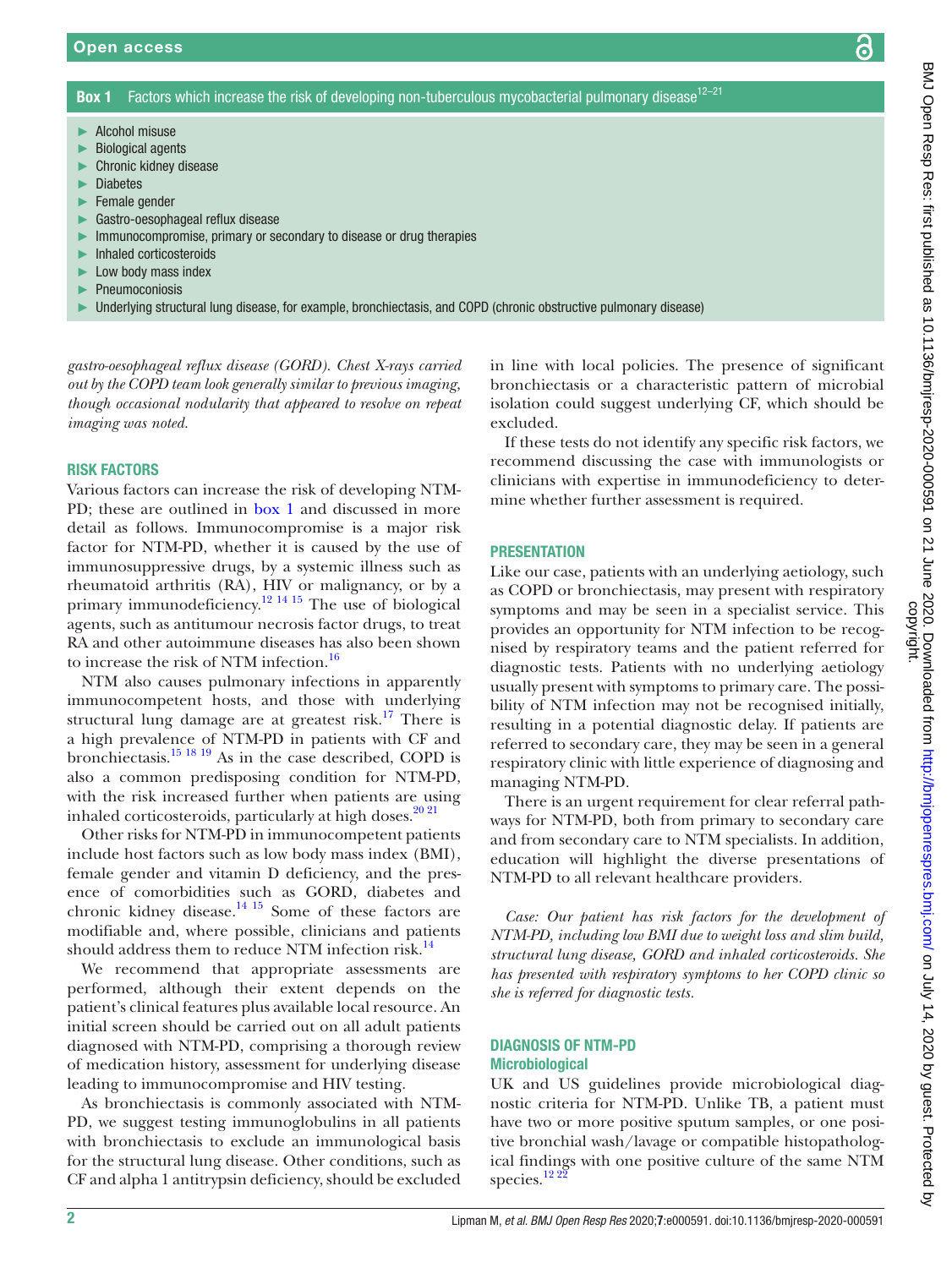<span id="page-2-0"></span>

| Recommended microbiological tests to support a diagnosis of NTM-PD<br><b>Table 1</b>                         |                    |                    |               |                     |                                                                                                                                                                                    |  |  |
|--------------------------------------------------------------------------------------------------------------|--------------------|--------------------|---------------|---------------------|------------------------------------------------------------------------------------------------------------------------------------------------------------------------------------|--|--|
| <b>Test</b>                                                                                                  | <b>Sensitivity</b> | <b>Specificity</b> | Cost          | <b>Availability</b> | <b>Comment</b>                                                                                                                                                                     |  |  |
| Tests to detect NTM in respiratory samples12 22                                                              |                    |                    |               |                     |                                                                                                                                                                                    |  |  |
| Microscopy (AFB smear)                                                                                       | Low                | Moderate           | Low           | High                | Rapid, but variable sensitivity<br>and cannot distinguish<br>NTM from Mycobacterium<br>tuberculosis                                                                                |  |  |
| Direct molecular detection<br>on primary sample                                                              | Moderate           | High               | Moderate      | Low                 | NTM-specific: costly and less<br>sensitive than conventional AFB<br>culture. Limited uptake: TB PCR<br>is useful as a rule-out test for<br>NTM on smear-positive samples           |  |  |
| Mycobacterial culture                                                                                        | High               | High               | Low           | High                | Most sensitive method to detect<br>NTM from respiratory samples.<br>Optimal results require the use<br>of both solid and liquid media.<br>Slow results, taking days to<br>weeks    |  |  |
| Tests to speciate and type NTM in respiratory samples12 22                                                   |                    |                    |               |                     |                                                                                                                                                                                    |  |  |
| 1. Line probe assays<br>2. PCR product restriction<br>analysis<br>3. Partial gene sequencing<br>4. MALDI-TOF | Moderate           | High               | Moderate/high | Low/moderate        | Enables species identification,<br>including subspecies of<br>M. abscessus. May require<br>phenotypical drug sensitivity<br>testing to determine inducible<br>macrolide resistance |  |  |
| <b>WGS</b>                                                                                                   | High               | High               | Moderate/high | Low/moderate        | Improved discrimination of<br>strains enables WGS to be used<br>to investigate possible person-<br>to-person transmission events                                                   |  |  |

AFB, acid-fast bacilli; MALDI-TOF, matrix-assisted laser desorption ionisation-time of flight ; NTM, non-tuberculous mycobacteria; NTM-PD, non-tuberculous mycobacterial pulmonary disease; PCR, polymerase chain reaction; TB, tuberculosis; WGS, whole-genome sequencing.

To establish the diagnosis of NTM-PD, the collection of three good-quality sputum specimens on different days is preferred. Potential causes of pulmonary disease must also be excluded, such as other bacteria or fungi. $12^{22}$ 

Accurate mycobacterial speciation enables clinicians and scientists to determine its potential clinical significance, identify available antimicrobial options, record epidemiology and characterise new species. All NTM isolates from respiratory samples should be identified to at least species level using validated molecular or mass spectrometry techniques.<sup>12</sup> Suggested microbiological tests are outlined in [table](#page-2-0)  $1.^{12\,22}$ 

There is regional variation in the microbiological diagnosis of NTM-PD in the UK, and patients may have different tests depending on their route of referral and which laboratory performs the tests. This makes it difficult to compare national data, although the National Reference Laboratories in the UK are currently undertaking whole-genome sequencing on all positive mycobacterial cultures received.

This lack of standardisation of diagnostic testing is a significant barrier to a timely diagnosis of NTM-PD, which in turn delays treatment, if required. In addition, the increased incidence of NTM culture-positive isolates has placed additional pressure on laboratories and will

do so for the foreseeable future unless an appropriate solution is found.

# **Clinical**

UK guidelines also provide criteria for a clinical diagnosis of NTM-PD. This requires the presence of respiratory symptoms alongside appropriate radiology, plus the exclusion of other diagnoses.<sup>[12](#page-6-4)</sup>

It can be difficult to distinguish clinically meaningful NTM-PD from NTM colonisation, which is indicative of a patient with previously damaged lungs and impaired local host defences and no evidence of ongoing NTMdriven disease.

### **Radiological**

Radiology is a key component in the diagnosis and follow-up of NTM-PD. All patients with suspected NTM-PD should have computerised tomography (CT) imaging of the thorax, as the chest X-ray is often normal or nonspecific. $12$  Examples of imaging seen with NTM infection are shown in [figure](#page-3-0) 1. Systems for scoring NTM-PD radiology have been developed but are not widely used outside of research studies or specialist centres.<sup>23–25</sup>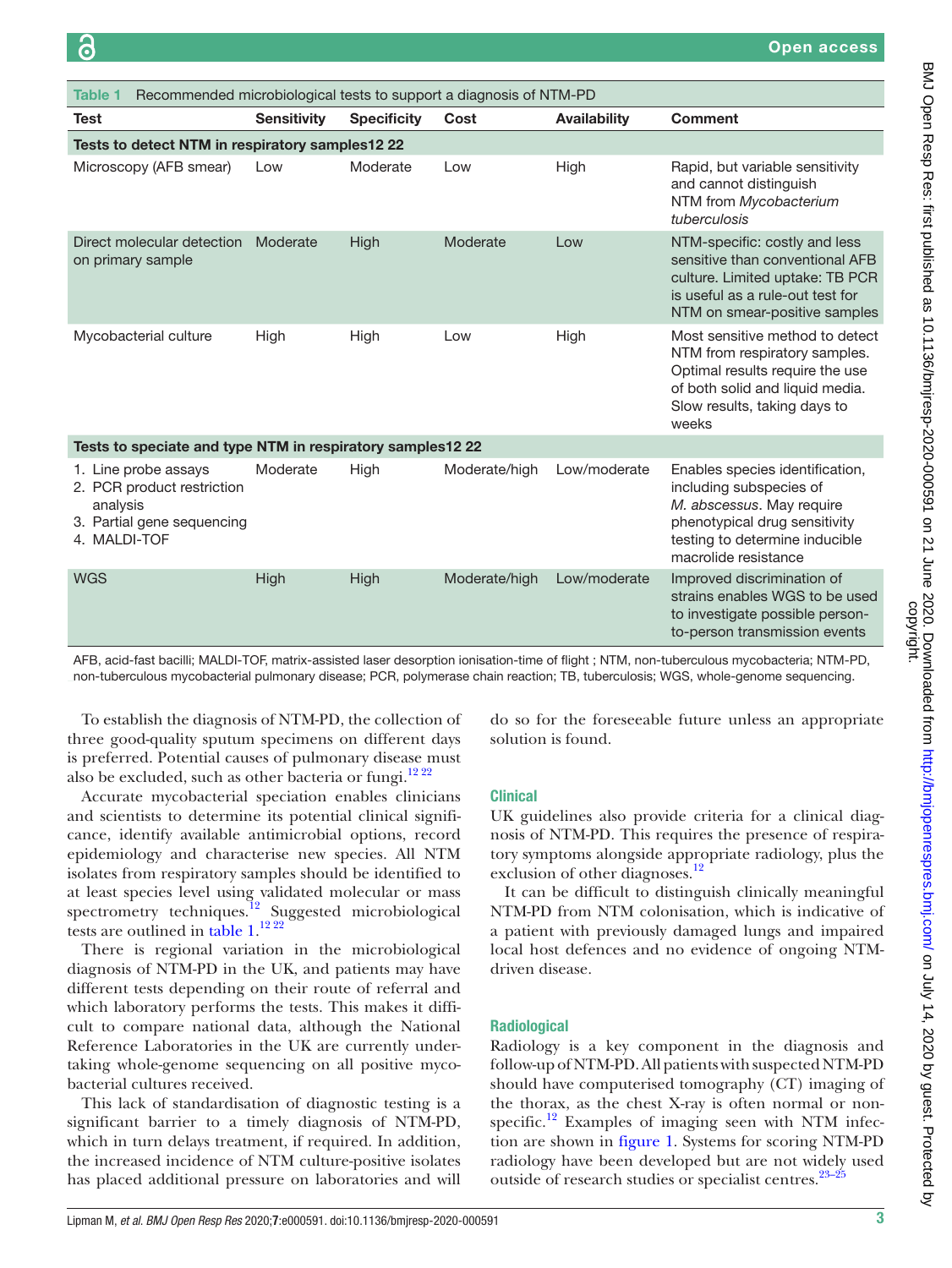

<span id="page-3-0"></span>Figure 1 Radiological imaging features typical of NTM lung infection. (A) Fibrocavitatory NTM-PD in a patient who has *M. kansasii*. Axial CT image shows a cavity in the apex of the left upper lobe with adjacent satellite nodules. (B) Nodular– bronchiectatic NTM-PD. CT image from a 75-year-old female patient with MAC. Axial CT image at the carina shows bronchiectasis and bronchial wall thickening in the posterior segment of the right upper lobe (arrow) with additional scattered areas of peripheral bronchiectasis, mucus plugging and centrilobular nodularity in the left upper (arrowhead) and lower lobes. (C) Nodular–bronchiectatic NTM-PD in a patient with variant cystic fibrosis who has grown MAC and *M. abscessus*. Axial CT image just below the carina shows widespread bronchiectasis and bronchial wall thickening with centrilobular nodules in the right lower lobe. Peripheral mucus plugging is a more common finding in NTM-PD and air bubbles or lucency is often seen within the mucus (arrow). There is an ancillary finding of air trapping causing lucent areas of lung. (D) Nodular–bronchiectatic NTM-PD in a patient who has MAC. There is more severe bronchiectasis in the middle lobe, which is cystic and varicose in appearance (circle). There are ancillary findings of chest wall deformity with volume loss in the right hemithorax and little chest wall body fat. Reproduced by the kind permission of Dr Joanne Cleverley and Dr Besma Musaddaq of the Department of Radiology, Royal Free Hospital, London, UK. CT, computerised tomography; MAC, *Mycobacterium avium* complex; NTM, non-tuberculous mycobacteria; NTM-PD, non-tuberculous mycobacterial pulmonary disease.

*Case: Our patient underwent a CT scan and sputum samples were collected for analysis. The CT scan showed underlying emphysema with inflammatory changes in the middle lobe, lingular bronchiectasis and non-cavitating nodularity in both lungs. Sputum microbiology was smear-negative for AFB; however, two cultures grew mycobacterial species after 2 weeks. This was subsequently confirmed as* M. avium*. The COPD team want to know whether or not she should be treated for this and should contact their local specialist, with an interest in respiratory infection, to discuss the management of her condition.*

#### Management

There are regional variations in how patients with NTM-PD are managed after their diagnosis, reflecting the lack of standardised pathways in the UK. A diagnosis does not necessarily translate into an immediate treatment requirement for the NTM, especially in patients with mild symptoms and/or an absence of radiological findings, but long-term follow-up is strongly advised. Currently,

there is limited evidence and no clear consensus on when to start treatment, with the exception of severe disease, for example, the fibrocavitary phenotype of  $MAC.^{22}$  If treatment is deemed necessary, the regimen depends on the infecting NTM species and in some cases requires a combination of oral and intravenous or inhaled medications. In certain clinical scenarios, such as a symptomatic patient with *M. abscessus* infection and severe underlying lung disease, treatment is likely to be undertaken to control disease progression and to improve patient quality of life.

In addition, NTM have high levels of intrinsic resistance. While for some antibiotics, such as macrolides, *in vitro* drug susceptibility testing (DST) is associated with clinical efficacy, there is a generally inconsistent relationship between DST and clinical disease response.<sup>19</sup> This makes the choice of antibiotics for NTM less straightforward than for most cases of TB. In addition, many pathogenic NTM species are slow-growing, leading to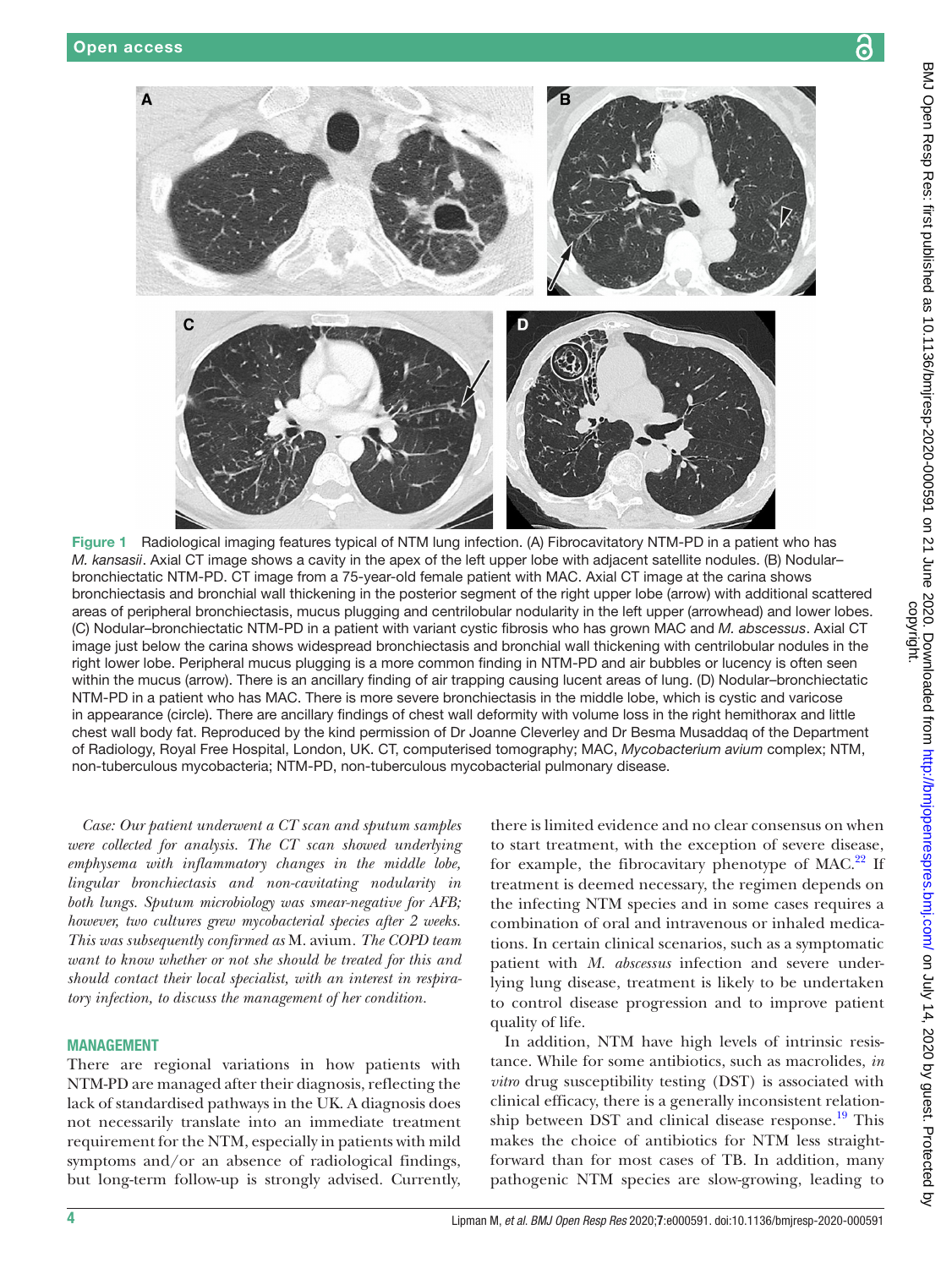<span id="page-4-0"></span>

| Table 2 Factors influencing the decision to initiate therapy for NTM-PD                                                          |                                                                                                                 |                                      |  |  |  |  |
|----------------------------------------------------------------------------------------------------------------------------------|-----------------------------------------------------------------------------------------------------------------|--------------------------------------|--|--|--|--|
| <b>Host factors</b>                                                                                                              | <b>Mycobacterial factors</b>                                                                                    | <b>Environmental factors</b>         |  |  |  |  |
| Severity of respiratory and<br>constitutional symptoms (eg, cough,<br>sputum production, breathlessness,<br>fatigue and malaise) | Virulence/pathogenicity (usually identified from Promotion of NTM persistence (eg,<br>mycobacterial speciation) | through the use of inhaled steroids) |  |  |  |  |
| Comorbidities                                                                                                                    | Drug resistance profile (note: there is usually<br>only limited information available)                          | Ongoing exposure to mycobacteria     |  |  |  |  |
| Degree of lung damage (severity and/<br>or extent of disease)                                                                    |                                                                                                                 |                                      |  |  |  |  |

NTM, non-tuberculous mycobacteria; NTM-PD, non-tuberculous mycobacterial pulmonary disease.

long treatment durations.<sup>26</sup> Intolerance of therapies is common and options can be limited by drug–drug interactions and the patient's comorbidities[.26](#page-7-1)

Therefore, the decision to initiate treatment is complex and should consider the factors outlined in [table](#page-4-0) 2.

The surgical management of NTM-PD has been shown to result in favourable patient outcomes in specific cases.<sup>27</sup> This requires multidisciplinary assessment and expert surgical input in a centre experienced in managing individuals with NTM-PD, alongside the careful selection of appropriate patients, such as those with focal lung disease. Patients should commence antibiotic treatment prior to surgery, which should be continued for 12 months after culture conversion.<sup>[12](#page-6-4)</sup>

The complexities and chronicity of care argue for the development of an NTM specialist nurse role. Currently, most services rely on ad hoc support from TB, infectious disease, respiratory, COPD and bronchiectasis nurses; or have no specialist nurse input at all. The resulting regional variation in standards of care and competencies will not be resolved until a clear career pathway into NTM nursing is established. In the short term, local teams are best placed to drive service improvement by identifying and using available resource. For example, in some areas, TB nurses may be able to provide care via a casemanagement model similar to the established nursing pathway used for patients with TB.<sup>28</sup> Elsewhere, it may be more appropriate for specialist nursing groups to take this on. Communication, education and shared examples of good practice between different nursing teams enable regional variation to be minimised over time.

Ongoing patient monitoring depends on available resource, as well as the patient's specific management plan and needs. In general, we recommend that support is available on an ongoing basis, for example, via telephone contact with an NTM specialist nurse, while faceto-face clinical review occurs every 6 weeks to 6 months depending on need. Serial sputum cultures can be performed outside these assessments, although in practice, it is often easier for patients to provide samples at clinic visits.

Airway clearance, including physiotherapy, is a key component of NTM-PD care, which can counteract respiratory decline. Unfortunately, outside of specialist NTM

centres, there are huge variations in the accessibility and responsiveness of physiotherapy services for patients with NTM.

We believe quality of life for patients with NTM-PD is a key consideration within any care plan. This may include an ongoing dialogue regarding the emergence and management of treatment-related side effects, and an assessment of social support needs, such as transport to appointments. Psychological interventions are also relevant for patients who live with a chronic illness that can seem mysterious, poorly understood and hard to explain to others.[29](#page-7-4) Nutritional status is important, given that it can be impaired by the disease itself, drug treatment and associated low mood. NTM-PD outcomes are worse in patients who are losing weight and poorly nourished.

A multidisciplinary team (MDT) management approach is recommended to ensure access to all specialties required to manage patients with NTM-PD.

#### NTM MDT composition

Other areas of lung disease, such as CF, bronchiectasis and TB, already have established and successful MDTs. Experience gained in these areas can be used as an excellent starting point for the development of NTM MDTs; the role of each specialist is considered in more detail as follows.

#### Respiratory physician

The respiratory physician is responsible for optimising a patient's underlying disease and associated risk factors, plus providing ongoing monitoring.

It is imperative that the physician discusses treatment options with the patient before a decision is made, and the views of the patient are sought on the potential risks and benefits of starting treatment. This is emphasised in the 2017 BTS guidelines.<sup>[12](#page-6-4)</sup>

*Case: The Reference Laboratory reports that the* M. avium *isolated from our patient was phenotypically sensitive to macrolides. Following discussion of treatment options, the patient opts to start azithromycin, rifampicin and ethambutol. In an attempt to protect her lungs from further damage, a proton pump inhibitor is initiated to improve her GORD and her dose of inhaled corticosteroids is reduced. She is monitored for improvement, as*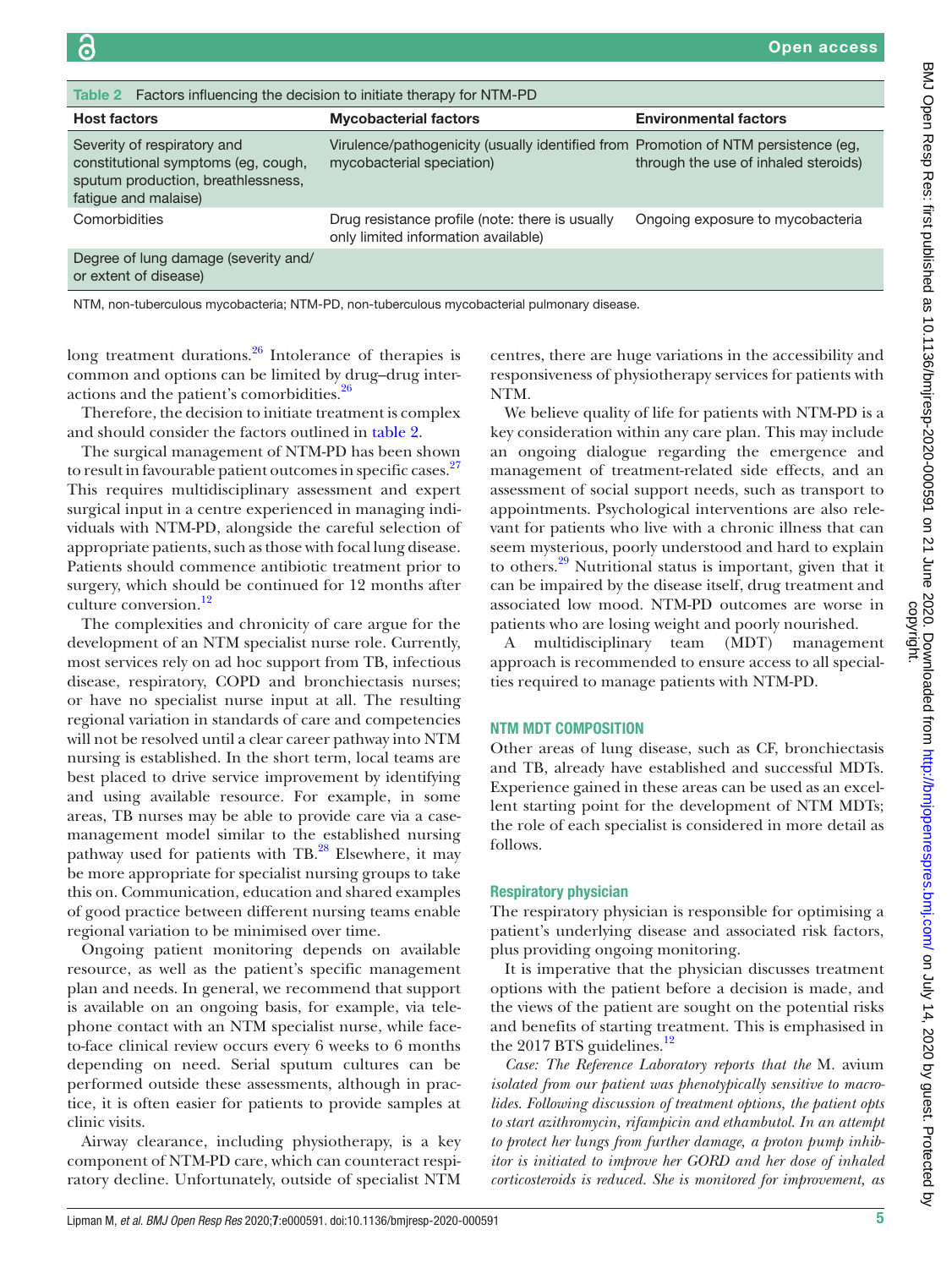*well as possible worsening in her breathing following the reduction in inhaled corticosteroids.*

#### Specialist pharmacist

The pharmacist has an important role in ensuring good patient outcomes in patients who often have comorbidities and are on complex long-term drug regimens. The pharmacist can provide advice on avoiding potential drug–drug interactions. For example, the case describes rifampicin, a potent inducer of certain cytochrome P450 enzymes, which can accelerate metabolism of multiple drugs, including corticosteroids. Pharmacists can help manage adverse events, for example, through patient education, the introduction of new medicines and therapeutic drug monitoring.

#### Specialist nurse

Nurses have knowledge of drugs, their side effects and interactions, have developed strategies to assist with management, and can provide support and advice, especially as a point of contact should any urgent issues arise. They also have a key role in risk assessment and adherence support through regular nurse-led follow-up.

#### Specialist physiotherapist

The main aim of the physiotherapist is to enhance the patient's participation in everyday life, through assessment, advice, education and physical intervention. They have a key role in mobilising respiratory secretions through chest physiotherapy, reducing breathlessness and maintaining or improving exercise tolerance.

#### **Radiologist**

The radiologist has a vital role in the diagnosis and management of NTM-PD, and we advocate close working between the clinical and radiological teams to ensure that patients achieve the best possible outcomes.

Radiologists can provide diagnostic support, particularly where NTM-PD is not suspected, by recognising the CT imaging features of fibrocavitary and/or nodular– bronchiectatic NTM-PD, and advising the physician on target sites within the lungs or mediastinum for bronchoscopic lavage or biopsy to confirm a diagnosis. Serial CT imaging is also important for monitoring disease progression and response to treatment.

*Case: Once established on treatment, our patient's condition steadily improved. While she remained breathless on exertion, the number of exacerbations reduced and she was able to gain weight. Her sputum cultures for AFB became negative at 3 months and a follow-up CT scan at 6 months showed resolution of her nodules. She is scheduled to receive 12 months of treatment from when she became sputum culture negative.*

# Infection control

In general, NTM are not considered to be transmissible between patients.<sup>30</sup> However, since 2012, there have been several concerning reports in CF centres of person-toperson transmission of *M. abscessus*. This is likely to be through fomite spread or the generation of long-lived infectious aerosols. $30-32$  In the setting of CF, particularly, it seems prudent that rigorous infection control measures are in place.

Another example of the importance of infection control is the 2013 outbreak of over 100 cases of lifethreatening *M. chimaera* prosthetic valve endocarditis and disseminated disease in people with previous cardiac surgery. This was linked to contaminated heater–cooler units used during the patient's surgery, with the factory manufacturing the units being the likely source. Surveillance and heightened clinician awareness are key to detect early transmission of NTM.<sup>[33](#page-7-6)</sup>

### Models of care

A lack of commissioned NTM services in the UK affects all aspects of care for patients with NTM-PD. A model of care is required that contains pathways providing seamless assessment, investigation and management across a number of disciplines and services in line with patients' clinical presentation and need. This must include access to new and future high-cost treatments.

An attractive potential model is the commissioning of specialist centres that can advise and support other NTM services within their geographical region, similar to that used by the multidrug-resistant TB network.<sup>[34](#page-7-7)</sup> To support such a hub-and-spoke model of care, we recommend that local clinical networks are set up that link experts managing diseases associated with NTM, such as large CF units, TB clinics and bronchiectasis teams. This model should also include regular regional MDT meetings with a dedicated microbiologist and radiologist, where information can be shared in real time and local guidelines can be developed as required. Non-complex cases of NTM-PD could be managed within the disease-specific clinical team using an agreed NTM care plan.

#### Patient support

Currently, there is a distinct lack of support for patients diagnosed with NTM-PD in the UK. Many are unable to source accurate information on their condition outside of busy clinic appointments, and are left feeling isolated. In response to this unmet need, NTM Patient Care UK was founded by patients with NTM and clinicians in 2018. Its key aims are to provide education and information to increase understanding of NTM for both patients and clinicians, and to develop and implement a support network for NTM patient communities.

#### **RESEARCH**

We believe that research into NTM-PD can be strengthened in the UK in line with the findings of the recent US National Institute of Allergy and Infectious Diseases report.<sup>35</sup> This will enable better understanding of who is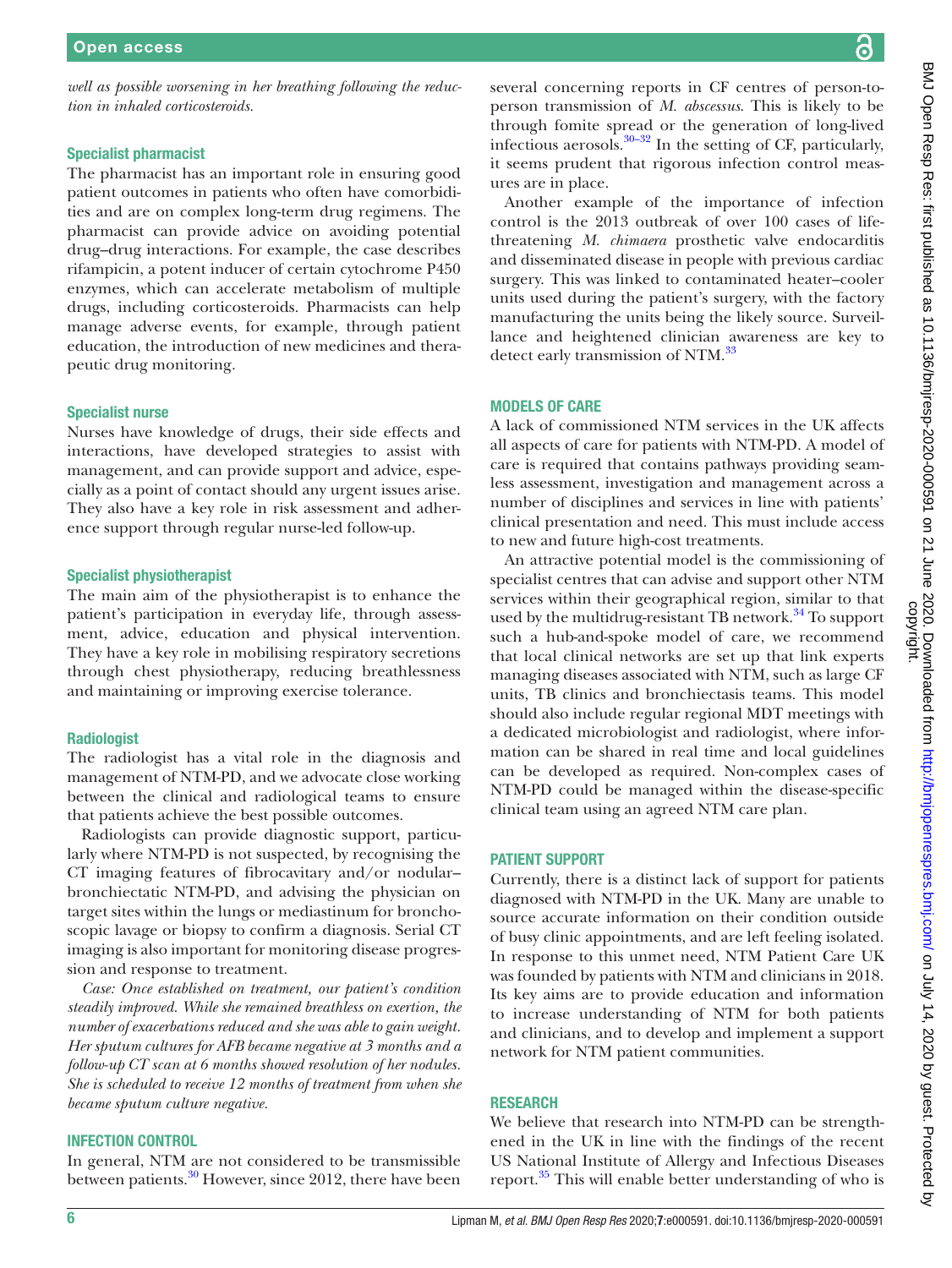at risk of NTM-PD, their clinical pathway and the natural history of NTM infection; this, in turn, will support the development of drugs that are more effective in treating the disease. There are several NTM research groups currently established in the UK, including NTM Network UK, the European Bronchiectasis Registry (EMBARC) and NTM-NET. NTM Network UK is an alliance of clinicians, public health scientists and research scientists and provides a framework within which NTM infections and disease can be systematically investigated, researched and managed. EMBARC launched the European NTM Registry in 2019 and aimsto gather key epidemiological data about the spectrum of patients with NTM-PD to stimulate greater research and interest in the field of NTM-PD. NTM-NET is an international network promoting clinical research in the field of NTM disease by sharing and developing ideas and research protocols. Increased collaboration and sharing of data will, we believe, ultimately contribute to improved patient management and outcomes for people living with NTM-PD.

# **CONCLUSIONS**

Service optimisation and multidisciplinary working can improve the quality of care for patients with NTM-PD. The following strategies are key to achieve this goal:

- ► Better identification of patients at risk of NTM-PD and modification of risk factors where applicable.
- ► Standardisation of reference laboratory testing to offer clinicians access to accurate and prompt information on NTM species and drug sensitivities.
- ► Development of recognised specialist NTM nursing care.
- Standardisation of NTM-PD imaging strategies for monitoring of treatment and disease progression.
- ► Establishment of a hub-and-spoke model of care to include clear referral and management pathways, dedicated NTM-PD MDTs to provide access to regional NTM experts and long-term patient follow-up.
- ► Formation of clinical networks to bring together clinicians involved in the management of diseases associated with NTM, such as bronchiectasis and COPD.
- ► Enabling patients to access relevant support groups that can provide information and support for their condition.
- Development of NTM research groups to allow patient participation in clinical trials and to facilitate professional education.

Acknowledgements The authors thank Dr Sarah Bryant of Axiom Health Ltd for medical writing and editorial support, which was funded by Insmed Limited.

Contributors RvdL and ML conceived the manuscript. ML was responsible for drafting the manuscript for review and critical appraisal by the authors. All authors were responsible for revising the article critically for important intellectual content and for approving the final version to be published.

Funding Insmed provided funding for medical writing and editorial support

Competing interests JC, TF, BM, DP, PW and JW have nothing to disclose. ML reports that he is chair of NTM Network UK, which has received an unrestricted educational grant from Insmed for administrative Network support. RvdL is an Insmed employee.

#### Patient consent for publication Not required.

Provenance and peer review Not commissioned; externally peer reviewed.

Data availability statement Data sharing is not applicable as no datasets are generated and/or analysed for this study. There are no data in this work.

Open access This is an open access article distributed in accordance with the Creative Commons Attribution Non Commercial (CC BY-NC 4.0) license, which permits others to distribute, remix, adapt, build upon this work non-commercially, and license their derivative works on different terms, provided the original work is properly cited, appropriate credit is given, any changes made indicated, and the use is non-commercial. See:<http://creativecommons.org/licenses/by-nc/4.0/>.

#### **References**

- <span id="page-6-0"></span>1 Moore JE, Kruijshaar ME, Ormerod LP, *et al*. Increasing reports of non-tuberculous mycobacteria in England, Wales and Northern Ireland, 1995-2006. *[BMC Public Health](http://dx.doi.org/10.1186/1471-2458-10-612)* 2010;10:612.
- 2 Shah NM, Davidson JA, Anderson LF, *et al*. Pulmonary Mycobacterium avium-intracellulare is the main driver of the rise in non-tuberculous mycobacteria incidence in England, Wales and Northern Ireland, 2007-2012. *[BMC Infect Dis](http://dx.doi.org/10.1186/s12879-016-1521-3)* 2016;16:195.
- Public Health England. Tuberculosis in England 2019 report: Executive summary. Available: [https://www.gov.uk/government/](https://www.gov.uk/government/publications/tuberculosis-in-england-annual-report) [publications/tuberculosis-in-england-annual-report](https://www.gov.uk/government/publications/tuberculosis-in-england-annual-report) [Accessed 04 May 2020].
- <span id="page-6-1"></span>4 Forbes BA. Mycobacterial taxonomy. *[J Clin Microbiol](http://dx.doi.org/10.1128/JCM.01287-16)* 2017;55:380–3.
- 5 Fedrizzi T, Meehan CJ, Grottola A, *et al*. Genomic characterization of nontuberculous mycobacteria. *[Sci Rep](http://dx.doi.org/10.1038/srep45258)* 2017;7:45258.
- 6 Johansen MD, Herrmann J-L, Kremer L. Non-tuberculous mycobacteria and the rise of *Mycobacterium abscessus*. *[Nat Rev](http://dx.doi.org/10.1038/s41579-020-0331-1)  [Microbiol](http://dx.doi.org/10.1038/s41579-020-0331-1)* 2020. doi:10.1038/s41579-020-0331-1
- <span id="page-6-2"></span>7 Jones MM, Winthrop KL, Nelson SD, *et al*. Epidemiology of nontuberculous mycobacterial infections in the U.S. veterans health administration. *[PLoS One](http://dx.doi.org/10.1371/journal.pone.0197976)* 2018;13:e0197976.
- 8 Wi YM. Treatment of extrapulmonary nontuberculous mycobacterial diseases. *[Infect Chemother](http://dx.doi.org/10.3947/ic.2019.51.3.245)* 2019;51:245–55.
- <span id="page-6-3"></span>9 van Ingen J, Wagner D, Gallagher J, *et al*. Poor adherence to management guidelines in nontuberculous mycobacterial pulmonary diseases. *[Eur Respir J](http://dx.doi.org/10.1183/13993003.01855-2016)* 2017;49:1601855.
- 10 Olivier KN, Weber DJ, Wallace RJ, *et al*. Nontuberculous mycobacteria. I: multicenter prevalence study in cystic fibrosis. *[Am J](http://dx.doi.org/10.1164/rccm.200207-678OC)  [Respir Crit Care Med](http://dx.doi.org/10.1164/rccm.200207-678OC)* 2003;167:828–34.
- 11 Schiff HF, Jones S, Achaiah A, *et al*. Clinical relevance of nontuberculous mycobacteria isolated from respiratory specimens: seven year experience in a UK Hospital. *[Sci Rep](http://dx.doi.org/10.1038/s41598-018-37350-8)* 2019;9:1730.
- <span id="page-6-4"></span>12 Haworth CS, Banks J, Capstick T, *et al*. British thoracic Society guidelines for the management of non-tuberculous mycobacterial pulmonary disease (NTM-PD). *[Thorax](http://dx.doi.org/10.1136/thoraxjnl-2017-210927)* 2017;72:ii1–64.
- <span id="page-6-5"></span>13 Tebruegge M, Pantazidou A, MacGregor D, *et al*. Nontuberculous Mycobacterial Disease in Children - Epidemiology, Diagnosis & Management at a Tertiary Center. *[PLoS One](http://dx.doi.org/10.1371/journal.pone.0147513)* 2016;11:e0147513.
- <span id="page-6-10"></span>14 Lake MA, Ambrose LR, Lipman MCI, *et al*. '"Why me, why now?" Using clinical immunology and epidemiology to explain who gets nontuberculous mycobacterial infection. *[BMC Med](http://dx.doi.org/10.1186/s12916-016-0606-6)* 2016;14:54.
- <span id="page-6-8"></span>15 Axson EL, Bual N, Bloom CI, *et al*. Risk factors and secondary care utilisation in a primary care population with non-tuberculous mycobacterial disease in the UK. *[Eur J Clin Microbiol Infect Dis](http://dx.doi.org/10.1007/s10096-018-3402-8)* 2019;38:117–24.
- <span id="page-6-6"></span>16 Brode SK, Jamieson FB, Ng R, *et al*. Increased risk of mycobacterial infections associated with anti-rheumatic medications. *[Thorax](http://dx.doi.org/10.1136/thoraxjnl-2014-206470)* 2015;70:677–82.
- <span id="page-6-7"></span>17 Swenson C, Zerbe CS, Fennelly K. Host variability in NTM disease: implications for research needs. *[Front Microbiol](http://dx.doi.org/10.3389/fmicb.2018.02901)* 2018;9:2901.
- 18 Chu H, Zhao L, Xiao H, *et al*. Prevalence of nontuberculous mycobacteria in patients with bronchiectasis: a meta-analysis. *[Arch](http://dx.doi.org/10.5114/aoms.2014.44857)  [Med Sci](http://dx.doi.org/10.5114/aoms.2014.44857)* 2014;10:661–8.
- <span id="page-6-12"></span>19 Park IK, Olivier KN. Nontuberculous mycobacteria in cystic fibrosis and non-cystic fibrosis bronchiectasis. *[Semin Respir Crit Care Med](http://dx.doi.org/10.1055/s-0035-1546751)* 2015;36:217–24.
- <span id="page-6-9"></span>20 Marras TK, Campitelli MA, Kwong JC, *et al*. Risk of nontuberculous mycobacterial pulmonary disease with obstructive lung disease. *[Eur](http://dx.doi.org/10.1183/13993003.00033-2016)  [Respir J](http://dx.doi.org/10.1183/13993003.00033-2016)* 2016;48:928–31.
- 21 Andréjak C, Nielsen R, Thomsen Vibeke Ø, *et al*. Chronic respiratory disease, inhaled corticosteroids and risk of non-tuberculous mycobacteriosis. *[Thorax](http://dx.doi.org/10.1136/thoraxjnl-2012-201772)* 2013;68:256–62.
- <span id="page-6-11"></span>22 Griffith DE, Aksamit T, Brown-Elliott BA, *et al*. An official ATS/ IDSA statement: diagnosis, treatment, and prevention of